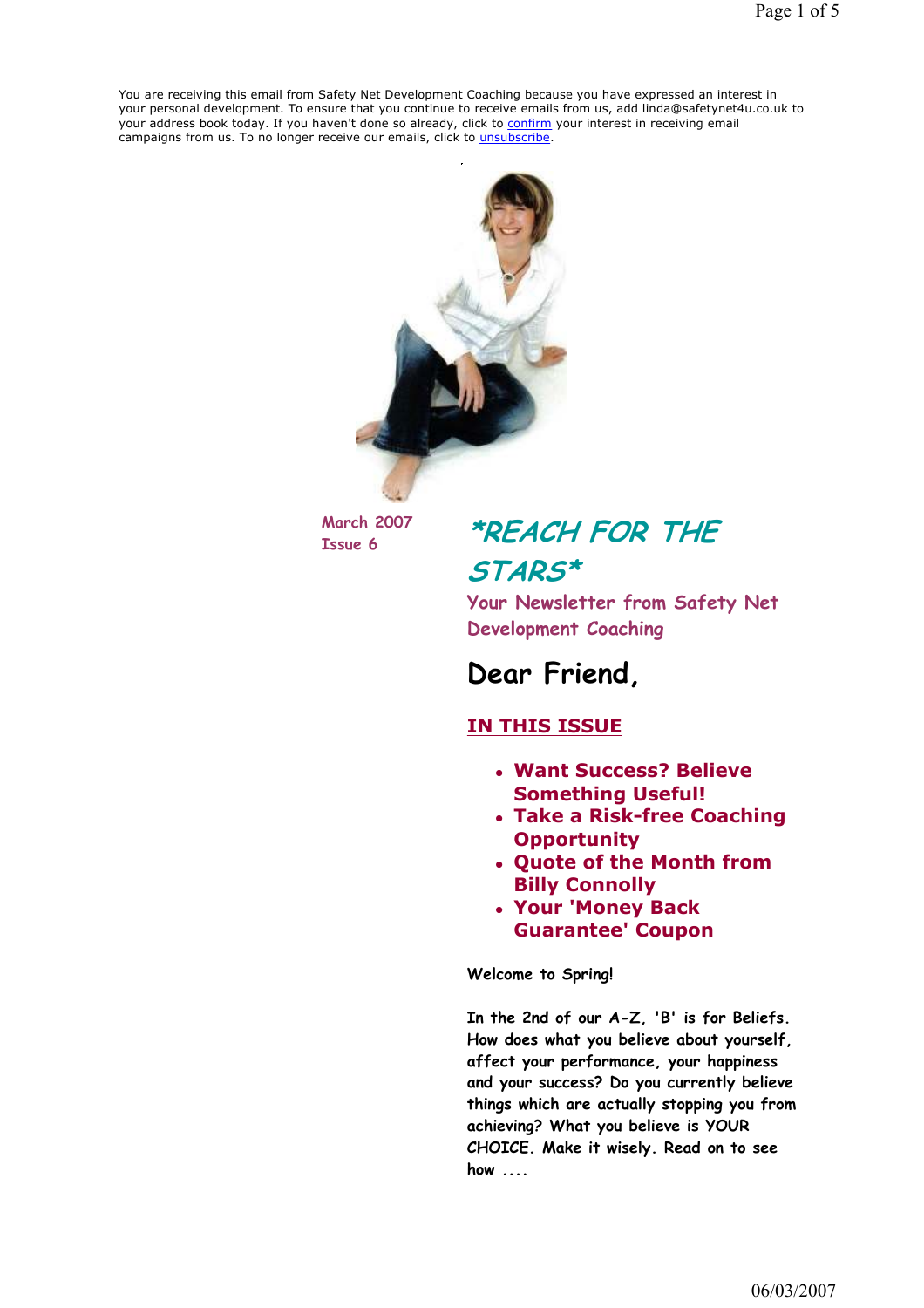Also this month, look out for some words of inspiration from Billy Connolly and grab the coupon at the bottom of your newsletter enabling you to quickly and easily try out the benefit of working one-to-one work with Safety Net with no risk at all. Enjoy.

#### "Why, sometimes I've believed as many as six impossible things before breakfast!" Our beliefs are our guiding principles - Make yours

This headline is a quote from the Queen taken from Alice Through The Looking Glass by Lewis Carroll



Our beliefs strongly influence our behaviour so if you believe that you're not up to the job in hand, whether that's promotion, higher sales targets, asking someone on a date or just making decisions, you are making it far harder for yourself than it needs to be.

When you let that doubt

creep in and believe that something is too hard for you or you are not good enough in some way, you will never find out whether it is true or not because you just won't try.

In these cases, you are using generalisations about the world and your place in it. However, it pays to ask yourself how true these really are.

For example, just because you failed to get a promotion once, it does NOT have to mean that you are not good enough for promotion this time round. Similarly, because someone once put doubts in your mind about your appearance, it should not mean that your confidence in your own beauty becomes impaired. Unless of course you **choose** to believe them. If it's not helpful to you to believe their opinion, then do not take it on board.

In some ways this keeps us safe. For example we all believe touching a flame will burn us. However we also used to believe that the world was flat, that a mile couldn't be run in under 4 minutes and that mobile communication devices could only belong on the Enterprise with Captain Kirk. These were only opinions, not facts and the key is in being able to distinguish between the two.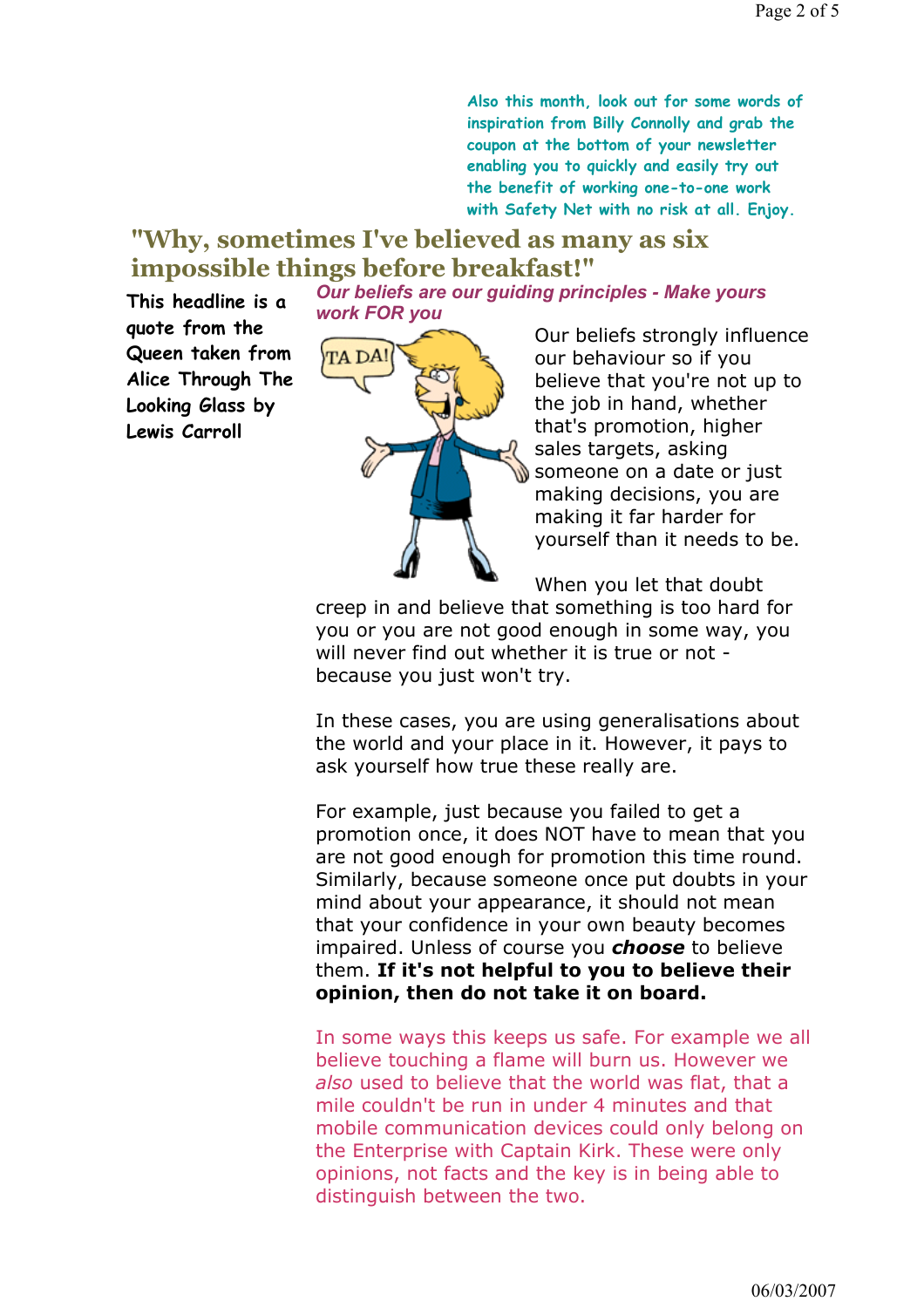Look around at how people behave who already have what you want. Not only do they believe they can have it, ('it' being confidence, success, money, a great relationship, happiness etc.), they also believe they deserve it. Do you?

You may say that their belief is based on evidence which you don't have YET. However, whilst you're playing it safe and not trying, you'll never get the evidence you need.

I've heard that one of Einstein's core beliefs was that the world is a friendly place. What would be different for you if you acted as though this were true? What new actions would you take? What would you believe you were now capable of, knowing that it is safe for you to try?

This month I'm challenging you to believe something different about the world or yourself and look for evidence to back it up. You may be surprised to see what happens. Beliefs are a bit like statistics. We can use them to prove whatever we want.

### OPPORTUNITY KNOCKS - Try personal coaching with a built-in safety guarantee For yourself, your friends and your

In the Coaching at Work Survey by the Chartered Institute of Management 2002, it states that "Managers are extremely positive about the benefits of coaching and agree that it helps to motivate and generates responsibility on the part of the learner. 94% believe that coaching should be available to all employees."

colleagues



It's my job to be a people changer. Unfortunately not from frogs to princes (I'd make a fortune!) but from bad mood to good. From lost to motivated. From stuck to action

driven. From a state of confusion to clarity.

To give you change; for the better.

Go to the end of this newsletter to find your MONEY BACK GUARANTEE coupon.

Phone or email me as soon as you've finished reading for more details or to sign up.

01327 352755 or linda@safetynet4u.co.uk

Looking forward to hearing from you.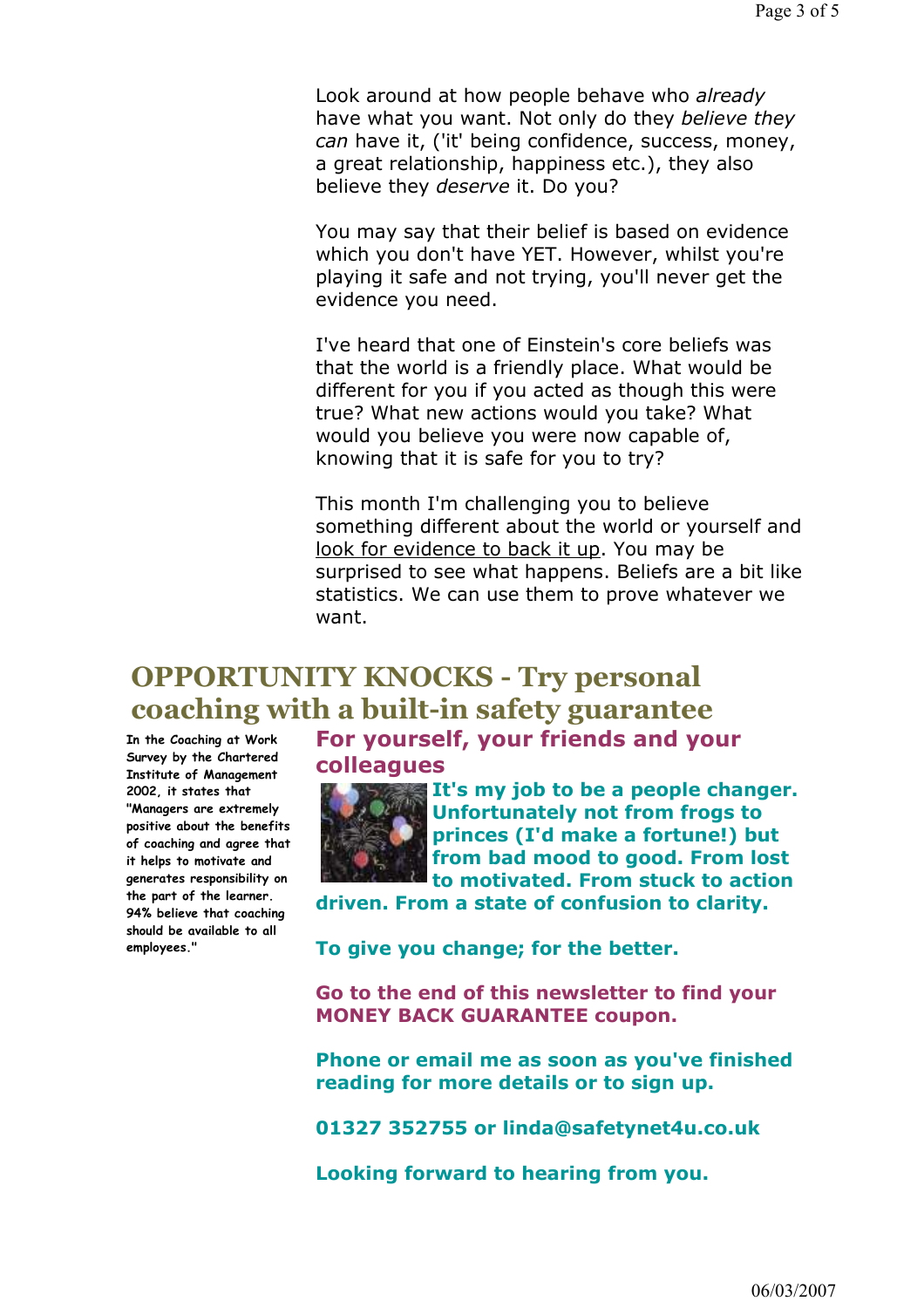### "QUOTE OF THE MONTH"

Billy Connolly b.1942 Scottish Comedian

"I knew I was going to be a comedian when I was about six. You get what you believe you'll get."



If you don't believe in your own potential, how can you expect others to? Going for a job interview? You have to believe that you are indeed a great candidate.

Making a speech? You need to believe that the people listening really want to hear what you have to say and that you can cope perfectly well with public speaking.

When you can behave as though what you want is *already* a reality, and combine this with a real desire for the outcome, it's a massive step towards success.

#### It certainly helped Billy Connolly and he had some pretty big obstacles to overcome.

I've had a great boost myself this month from corporate people changers Unlimited Potential. You can check them out at www.unlimit edpotential.co.uk

## See you in April

....And for the next 4 weeks, believe something new, which is going to be more helpful to you and will allow you to grow. Email me if you need any help with putting this into practice.



# Best wishes From Linda

PS. STOP! Before you go, remember to scroll

down just a touch further to get your special coupon.

Even if you can't use it now, someone you know may want it.